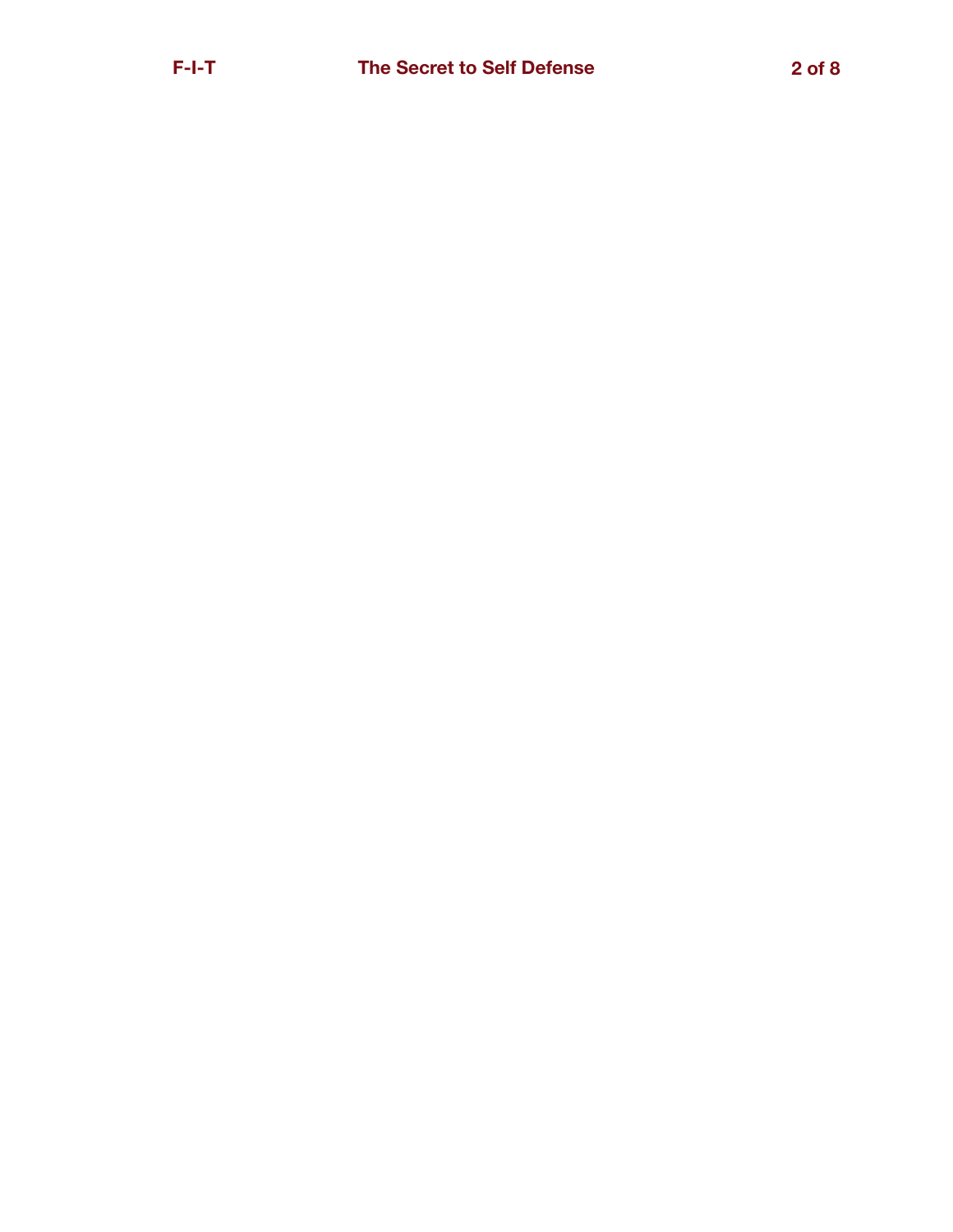F-I-T

Lots of people in martial arts talk about "secret" techniques, but after almost 50 years practicing multiple self-defense disciplines I believe the secret is very simple. It's about being F I T – **Focus, Intensity, Technique**.

That's what we emphasized during testing last night. Yes, we need technique, but technique without focus and intensity is not enough in the real world of angry and desperate people attacking you with intent to cause you physical injury – and possibly even death. In a real attack, you will probably have less than a second to respond. If all you practice is technique, you may lack the ability to keep your attacker from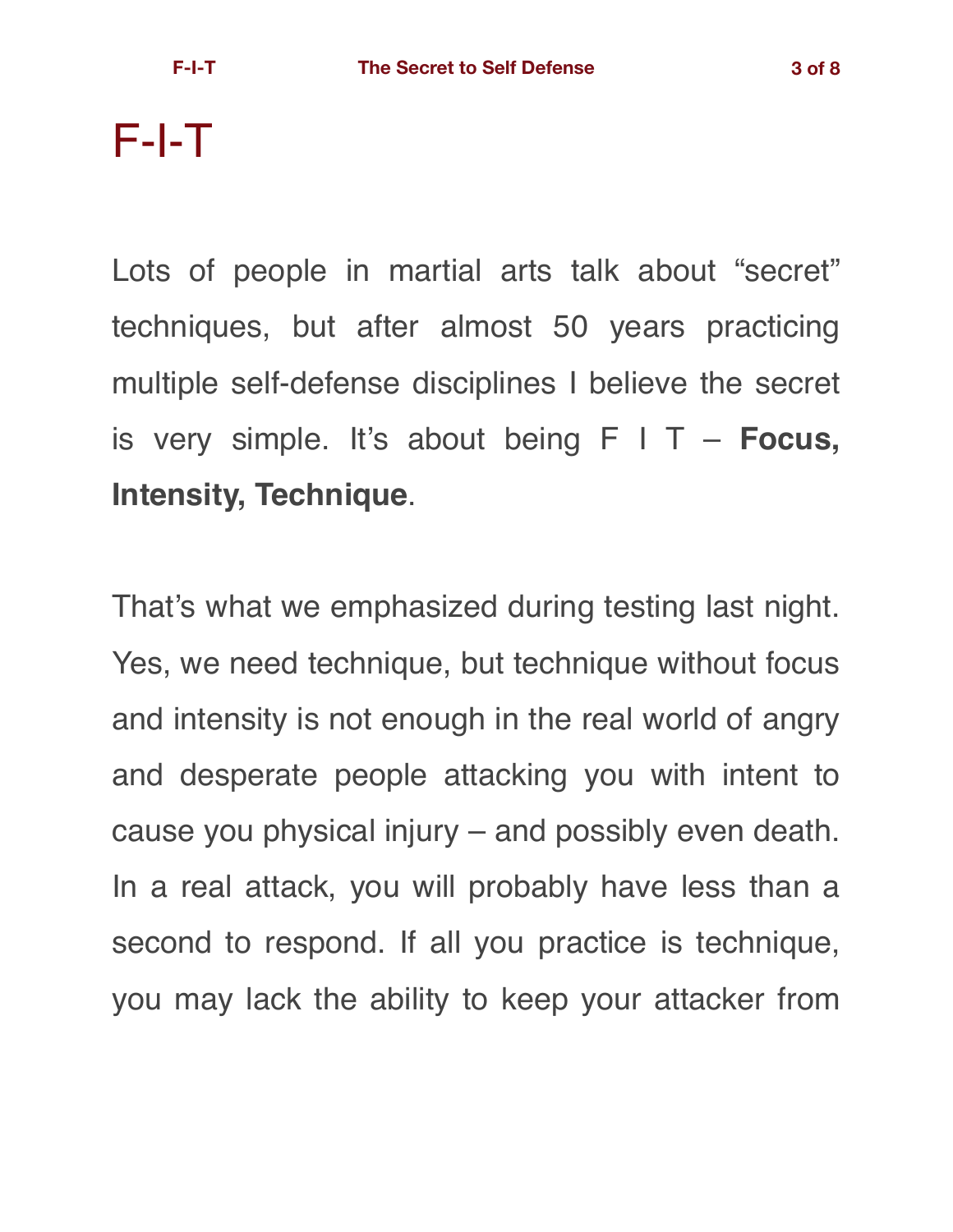doing you serious harm. You must also practice focus and intensity.

**Focus** means that you are able to pull together every cell of your body and aim them in the direction of your attacker and also on your surroundings. You have to think fast and act fast. If you don't know how to focus, you will lose.

**Intensity** means that you are able to pull together every cell of your body and fill them with your deep intent to stay alive. That means bringing great force to bear on your attacker and that force comes from intensity. In physics, you determine intensity by taking the energy level and multiplying it by the velocity at which the energy is moving. Intensity is increasing your energy level and moving it toward the object at ever-increasing speed. It's more than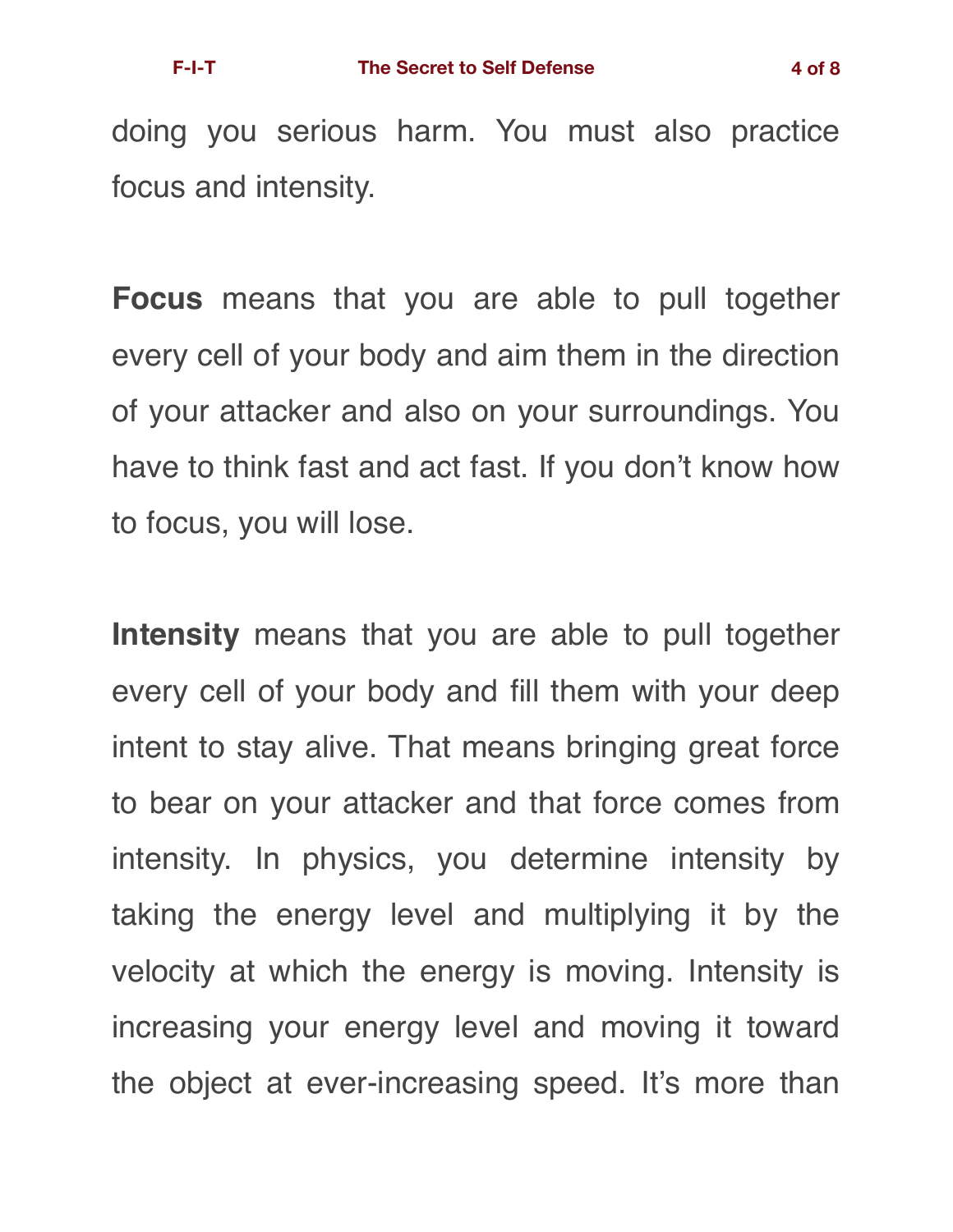just muscle strength – it's every kind of strength you can marshal to deal quickly and effectively with the person or persons intending to do you bodily harm. And don't forget to use the intensity of your voice. A well-aimed, full-body shout in your attacker's face helps you gain a momentary advantage – which could be just enough to give you victory!

**Technique** means that you are able to pull together every cell of your body and direct them to perform the skills you've acquired through self-defense training to overcome and defeat your attacker. A selfdefense technique is simply what you use to accomplish the task of escaping harm. It might be an escaping technique, a blocking technique, a striking technique, a kicking technique, a throwing technique or a trapping technique. What's important is that you have practiced enough self-defense techniques that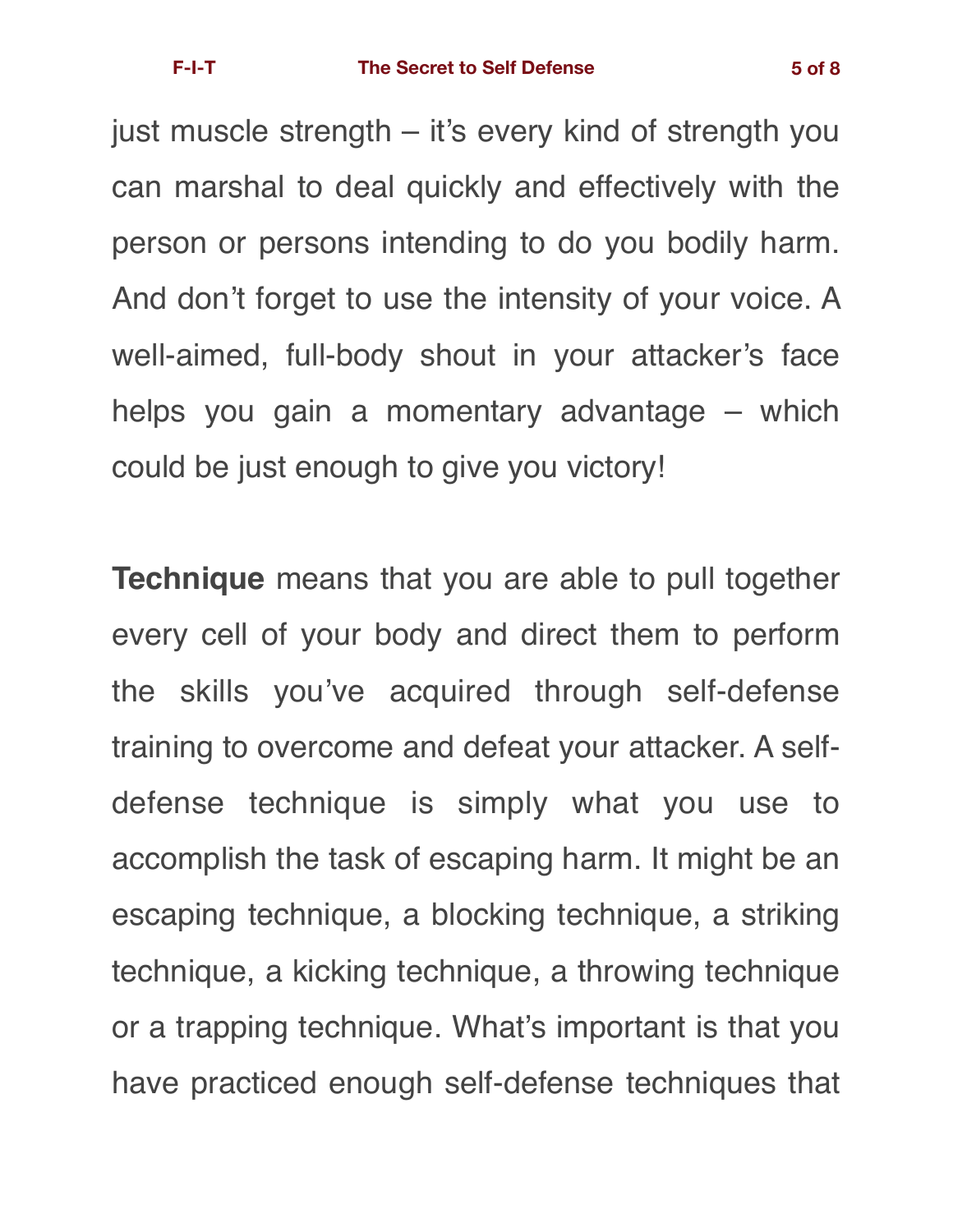your mind and body react fast enough to stop the attack by escaping your attacker or executing a physical movement that brings the attack to an abrupt halt. Technique training teaches us that selfdefense is not about how big or strong you are.

You've learned how to double and even triple your power through whole-body response to an attack. You've trained to be fast and flexible. You've trained to strike hard, fast and continuously when necessary. You've trained to use your opponent's force against them and to throw them hard into any nearby surface that will cause them to lose their balance or ability to continue their attack. You've trained to evade and escape with great speed where possible, and when not possible to weaken your attacker with powerful punches and kicks to the most vulnerable areas of their body.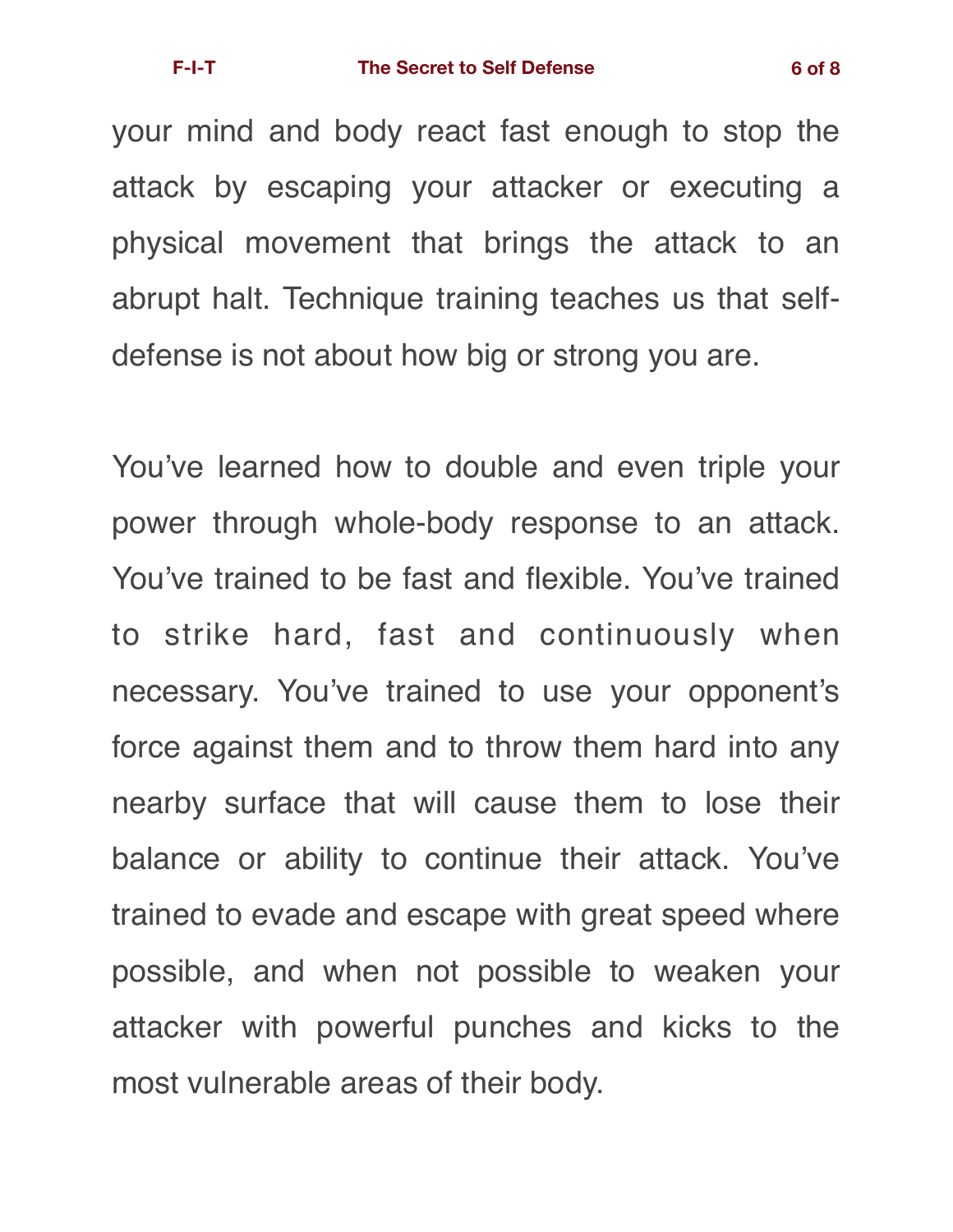Self-defense that works is no secret  $-$  it is the discipline of mind, body and spirit to overcome with Focus, Intensity and Technique. You can do it!